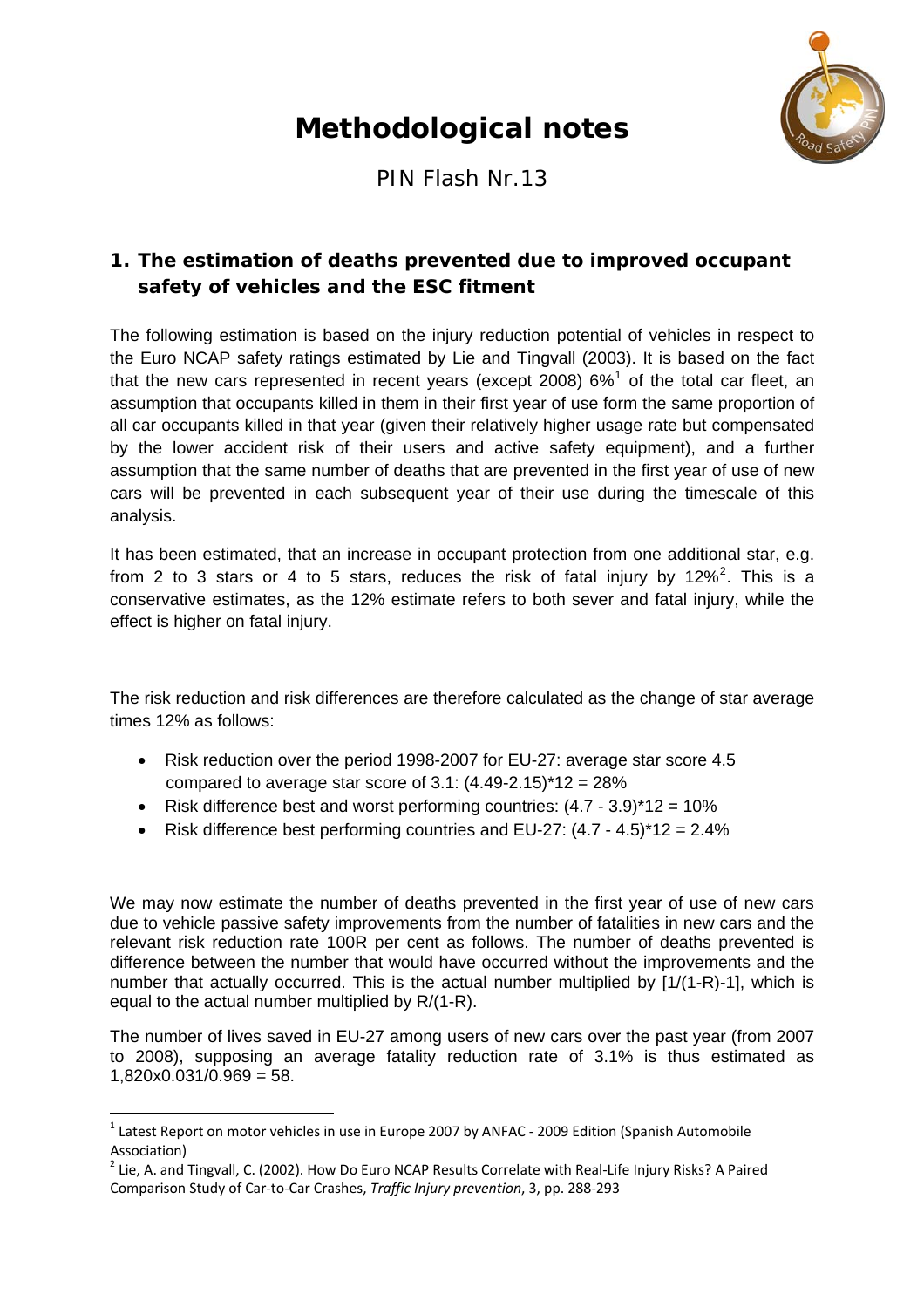To calculate the contribution to the EU reduction target one must have the number of fatalities in new cars and the risk reduction in new cars due to a specific safety feature for each year, in this case Euro NCAP star rating and ESC fitment.

We do apply an assumption that the risk reduction in new cars sold for each year is the same as the risk reduction of tested cars by Euro NCAP in the previous year. (Newly sold cars are not necessary those just introduced to the market and tested the same year).

As before, the risk reduction is calculated based on the assumption that an increase in star score by one star will bring down the fatal injury risk of car occupants by 12%.

The percentage risk reduction for tested models is linearly interpolated from the known 1998- 2007 reduction of 28% arrived at as (4.49-2.15)\*12.

The number of killed car occupants is estimated from the known number of car occupant deaths in 15 EU countries (retrieved from CARE and IRTAD databases), based on the assumption that car occupant deaths in Germany represent 64% of all deaths and in other (CEEC) 42% of all deaths. The estimates are then rounded to hundreds. The annual renewal rate registered in 2007 is assumed to hold over the entire period as well.

| Year                    | 2001   | 2002   | 2003   | 2004   | 2005   | 2006   | 2007   |
|-------------------------|--------|--------|--------|--------|--------|--------|--------|
| Total road deaths       | 54.363 | 53.414 | 50.41  | 47.367 | 45.356 | 43.125 | 42.759 |
| Vehicle occupant deaths | 33.440 | 32.300 | 31.600 | 29.600 | 27.300 | 26,000 | 24.300 |

Table 1: Road deaths and estimated passenger car deaths in EU-27

The numbers in Table 1 are then used to estimate the number of prevented car occupant deaths in the EU-27 done in Table 2.

| Year  | <b>Risk reduction</b><br>(tested<br>models) | <b>Risk</b><br>reduction<br>(sold models) | Killed<br>occupants in<br>new cars<br>(sold) | Prevented<br>deaths(compared<br>with 1998) | Prevented<br>deaths (past<br>decade,<br>cumulative) | Prevented<br>deaths<br>(compared<br>with 2001) | Prevented<br>deaths (since<br>2001,<br>cummulative) |
|-------|---------------------------------------------|-------------------------------------------|----------------------------------------------|--------------------------------------------|-----------------------------------------------------|------------------------------------------------|-----------------------------------------------------|
| 1998  | 0.0%                                        | 0%                                        | 2,422                                        |                                            | 0                                                   |                                                |                                                     |
| 1999  | 2.4%                                        | 0%                                        | 2,429                                        |                                            | 0                                                   |                                                |                                                     |
| 2000  | 4.8%                                        | 2%                                        | 2,408                                        | 59                                         | 59                                                  |                                                |                                                     |
| 2001  | 7.6%                                        | 5%                                        | 2,359                                        | 119                                        | 178                                                 | 0                                              |                                                     |
| 2002  | 10.4%                                       | 8%                                        | 2,338                                        | 192                                        | 370                                                 | 67                                             | 67                                                  |
| 2003  | 13.2%                                       | 10%                                       | 2,261                                        | 262                                        | 633                                                 | 134                                            | 201                                                 |
| 2004  | 16.0%                                       | 13%                                       | 2,212                                        | 336                                        | 969                                                 | 203                                            | 404                                                 |
| 2005  | 19.0%                                       | 16%                                       | 2,072                                        | 395                                        | 1,364                                               | 261                                            | 666                                                 |
| 2006  | 22.0%                                       | 19%                                       | 1,911                                        | 448                                        | 1,812                                               | 316                                            | 982                                                 |
| 2007  | 25.0%                                       | 22%                                       | 1,820                                        | 513                                        | 2,326                                               | 378                                            | 1,360                                               |
| 2008  | 28.0%                                       | 25%                                       | 1,701                                        | 567                                        | 2,893                                               | 431                                            | 1,791                                               |
| Total |                                             |                                           |                                              |                                            | 10,640                                              |                                                | 5,471                                               |

Table 2: Estimation of prevented passenger car deaths since 1998 in EU-27 thanks to increased occupant protection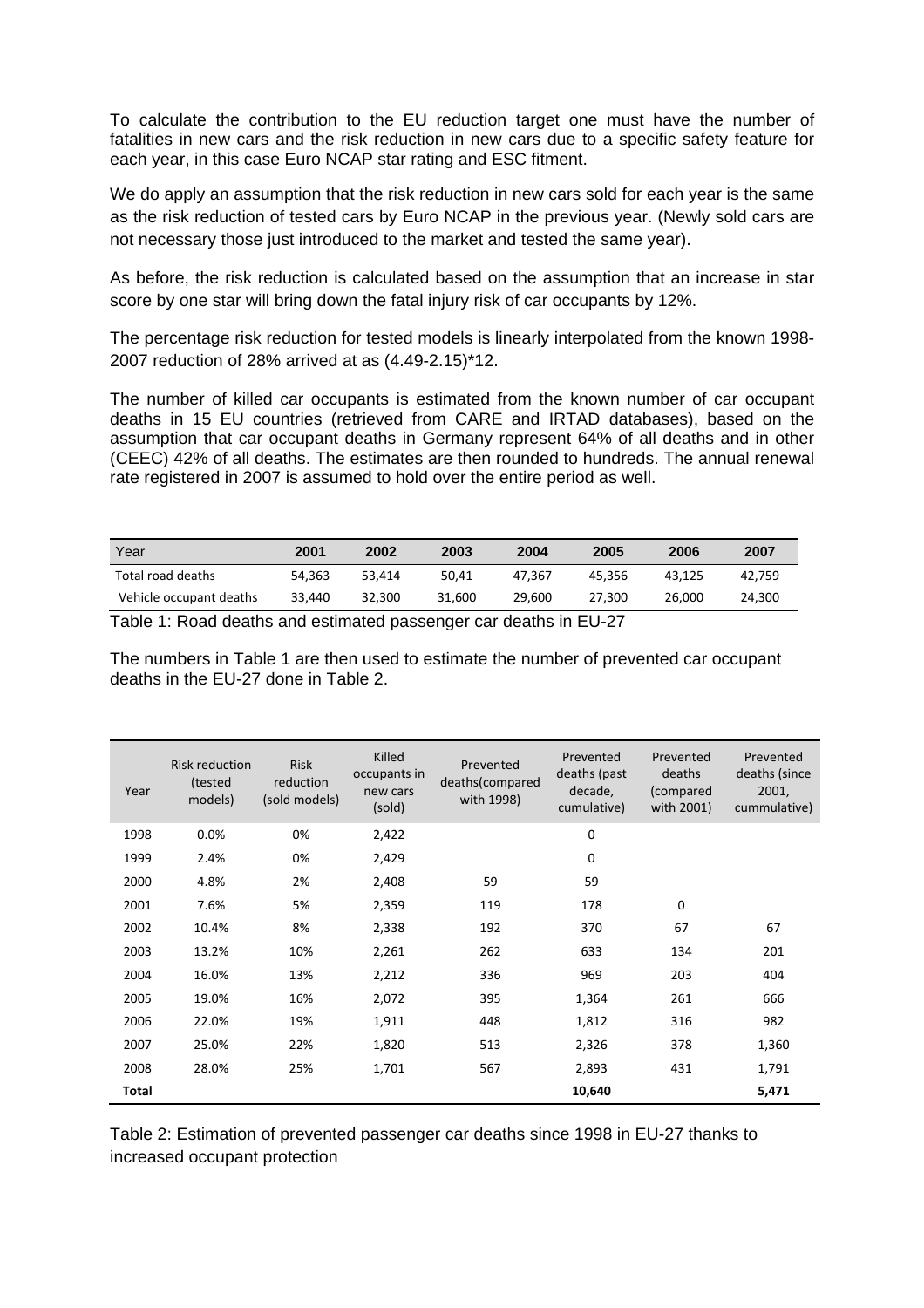The improvement in occupant protection in crashes has prevented from deaths some 10,640 people over the past decade and 5,471 car occupant deaths were prevented since 2001.

Under the present trend, there will be 10,410 prevented deaths by 2010 for the period 2001- 2010, what now represents a 3% reduction in the total number of deaths over that period.

Under the current trend, the number of prevented deaths in 2010 will be 2,870. The expected number of occupant deaths in 2010 is 20,900, so the number prevented is 14% of .the number that will still occur.

Similarly, one may estimate the contribution of ESC fitment to the reduction in road fatalities in EU-27. The calculation is based on the assumption that the ESC has an estimated 20% $3$ reduction potential in respect to car occupant fatalities.

On average, the ESC was fitted as standard on 69.6% of newly sold passenger cars in EU-27 (excluding CY+MT) in 2008 and 62.2% in 2007, while we suppose that it was zero in 1998. A linear trend in market penetration is assumed.

| Year  | <b>ESC</b><br>fitment | Killed<br>occupants in<br>new cars<br>(total) | Risk<br>reduction | Prevented<br>deaths(compared<br>with 1998) | Prevented<br>deaths (past<br>decade,<br>cumulative) | Prevented<br>deaths<br>(compared<br>with 2001) | Prevented<br>deaths (since<br>2001,<br>cumulative) |
|-------|-----------------------|-----------------------------------------------|-------------------|--------------------------------------------|-----------------------------------------------------|------------------------------------------------|----------------------------------------------------|
| 1998  | 0%                    | 2422                                          | 0%                | 0                                          |                                                     |                                                |                                                    |
| 1999  | 7%                    | 2429                                          | 1%                | 34                                         | 34                                                  |                                                |                                                    |
| 2000  | 14%                   | 2408                                          | 3%                | 69                                         | 104                                                 |                                                |                                                    |
| 2001  | 21%                   | 2359                                          | 4%                | 103                                        | 207                                                 | $\mathbf 0$                                    |                                                    |
| 2002  | 28%                   | 2,338                                         | 6%                | 139                                        | 346                                                 | 33                                             | 33                                                 |
| 2003  | 35%                   | 2,261                                         | 7%                | 170                                        | 516                                                 | 65                                             | 98                                                 |
| 2004  | 42%                   | 2,212                                         | 8%                | 203                                        | 719                                                 | 97                                             | 195                                                |
| 2005  | 49%                   | 2,072                                         | 10%               | 225                                        | 944                                                 | 123                                            | 318                                                |
| 2006  | 56%                   | 1,911                                         | 11%               | 241                                        | 1,185                                               | 144                                            | 462                                                |
| 2007  | 63%                   | 1,820                                         | 13%               | 262                                        | 1,448                                               | 167                                            | 629                                                |
| 2008  | 70%                   | 1,701                                         | 14%               | 277                                        | 1,724                                               | 185                                            | 814                                                |
| Total |                       |                                               |                   |                                            | 7,228                                               |                                                | 2,550                                              |

Table 3: Estimation of prevented passenger car deaths since 1998 in EU-27 thanks to ESC

The fitment of ESP in passenger cars helped prevented 7,228 occupant deaths since 1998 and 2,550 since 2001.

Last, but not least, the simultaneous fatality reduction effect of both occupant protection and the ESP fitment could be estimated under the formula:  $R=1-(1-R_{\text{OP}})^*(1-R_{\text{ESP}})$ , where R stands for the total risk reduction, and the  $R_{OP}$  and  $R_{ESP}$  stands for the reduction potential of occupant passive safety and ESP.

<span id="page-2-0"></span> $3$  Lie, A. and Tingvall, C. (2004). The effectiveness of ESP in reducing real life accidents, Traffic Injury Prevention, 5 , 37‐41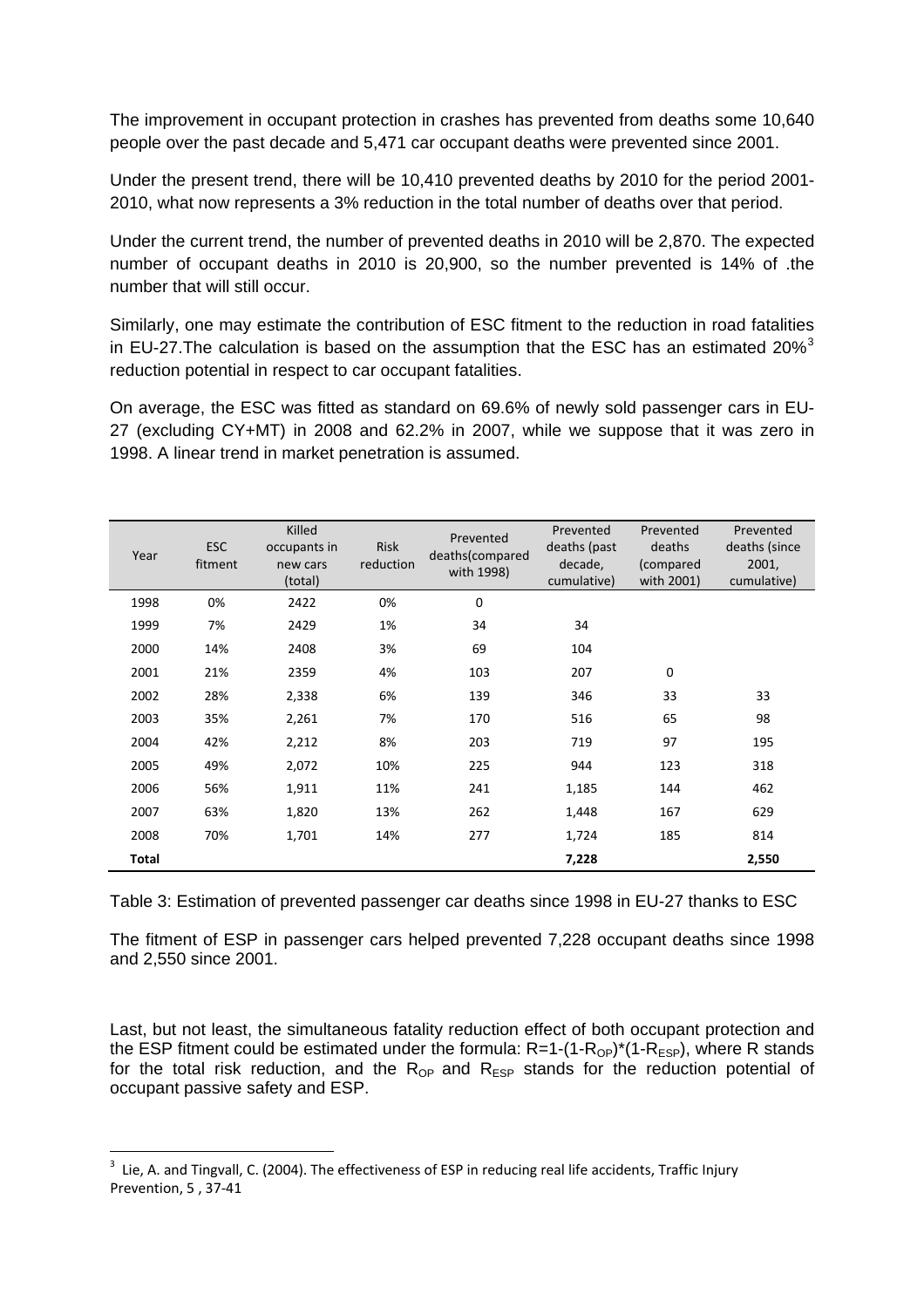By 2010, the total reduction for the past decade would be 15,112 and this reduction since 2001 would be 6,689.

| Year  | Killed occupants<br>in new cars<br>(total) | <b>Risk</b><br>reduction | Prevented<br>deaths<br>(compared<br>with 1998) | Prevented deaths<br>(since 1999,<br>cumulative) | Prevented<br>deaths<br>(compared<br>with 2001) | Prevented deaths<br>(since 2001,<br>cumulative) |
|-------|--------------------------------------------|--------------------------|------------------------------------------------|-------------------------------------------------|------------------------------------------------|-------------------------------------------------|
| 1998  | 2,422                                      | 0%                       | $\mathbf 0$                                    | $\mathbf 0$                                     |                                                |                                                 |
| 1999  | 2,429                                      | 1%                       | 34                                             | 34                                              |                                                |                                                 |
| 2000  | 2,408                                      | 5%                       | 124                                            | 158                                             |                                                |                                                 |
| 2001  | 2,359                                      | 9%                       | 208                                            | 365                                             | 0                                              |                                                 |
| 2002  | 2,338                                      | 13%                      | 299                                            | 664                                             | 93                                             | 93                                              |
| 2003  | 2,261                                      | 17%                      | 377                                            | 1,041                                           | 178                                            | 271                                             |
| 2004  | 2,212                                      | 20%                      | 453                                            | 1,494                                           | 259                                            | 530                                             |
| 2005  | 2,072                                      | 24%                      | 502                                            | 1,996                                           | 320                                            | 849                                             |
| 2006  | 1,911                                      | 28%                      | 536                                            | 2,533                                           | 368                                            | 1,218                                           |
| 2007  | 1,820                                      | 32%                      | 579                                            | 3,112                                           | 419                                            | 1,637                                           |
| 2008  | 1,701                                      | 36%                      | 604                                            | 3,716                                           | 454                                            | 2,091                                           |
| Total |                                            |                          |                                                | 15,112                                          |                                                | 6,689                                           |

Table 4: Estimation of prevented passenger car deaths since 1998 in EU-27 thanks to simultaneous effect of increased occupant protection and ESC fitment

## **2. The correlation between different Euro NCAP variables**

The following correlation matrix is based on the Euro NCAP test results for 207 unique models sold in 2008. Five variables are considered and the correlation coefficients estimated.

| Variable        | <b>OccStars</b> | PedScore | PedStars | ChildStars | <b>SBR</b> |
|-----------------|-----------------|----------|----------|------------|------------|
| OccScore        | 0,92            | 0,31     | 0,25     | 0,39       | 0,76       |
| <b>OccStars</b> |                 | 0,26     | 0,20     | 0,35       | 0,68       |
| PedScore        |                 |          | 0,91     | 0,33       | 0,07       |
| PedStars        |                 |          |          | 0,16       | 0,30       |
| ChildStars      |                 |          |          |            | 0,26       |

Table 5: Correlation coefficients for key variables of Euro NCAP tests

There is a strong positive correlation between occupant score/star and SBR rating, which may partly reflect the fact that the presence of SBR has resulted in additional points in occupant protection score, but above all the fact that models ranking high on passive safety also rank high on active safety. There is a medium positive correlation between occupant score/star and child stars, meaning that models offering high occupant protection also tend to offer rather high protection to child in a restraint. A weak correlation between occupant star/score and pedestrian score/star points to the lack of link between occupant and pedestrian protection.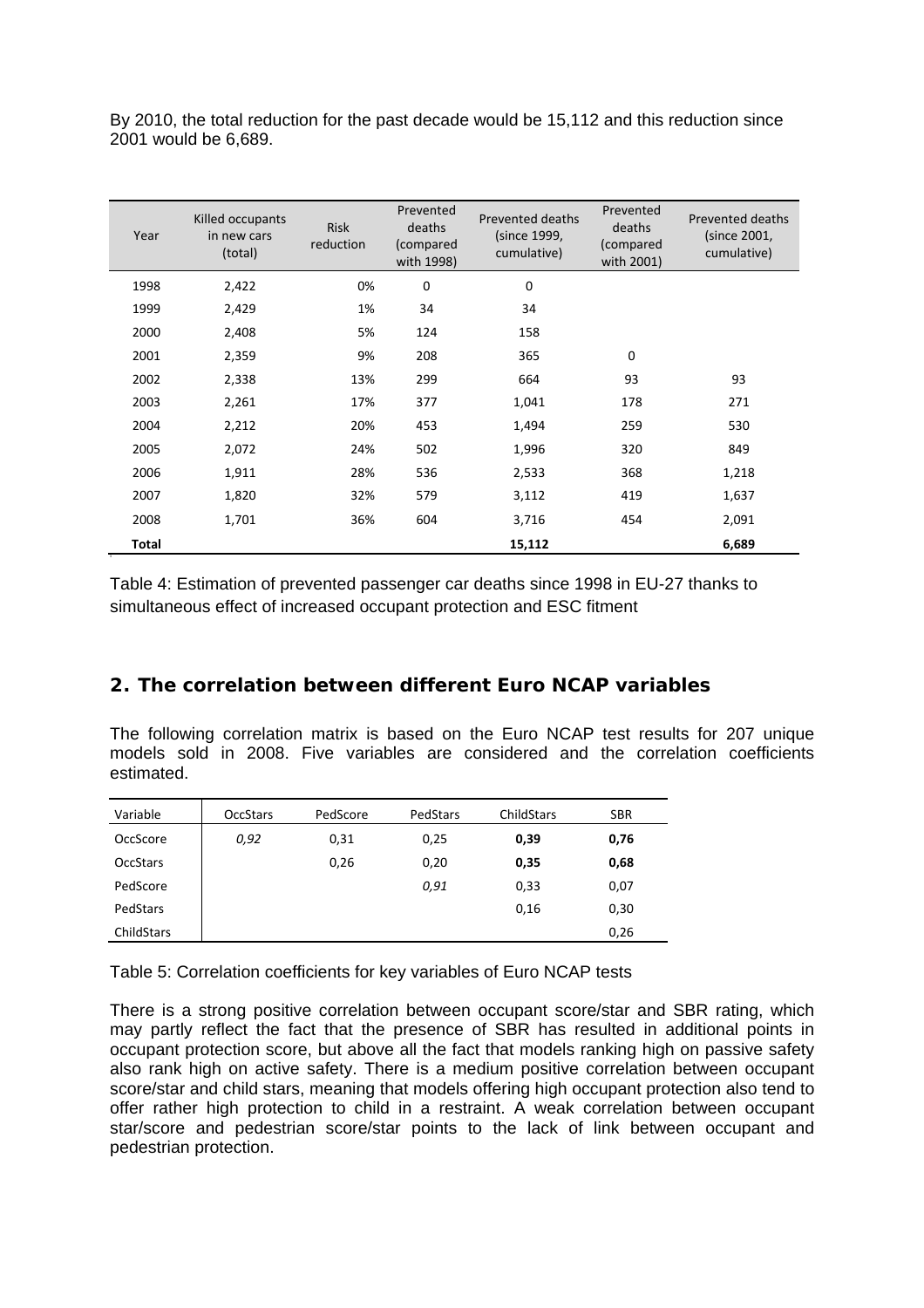## **3. Sales data background**

The vehicle sales data together with Euro NCAP crash test scores create a basis for the analyses made in this Flash.

The vehicle sales data were purchased from R. L. Polk Germany GmbH and consist of 2007 and "year to date" (YTD) monthly data of 2008. They refer to purely new registrations / new sales which mean that only the pure first registration of a vehicle is within the database. All vehicles which had previously been registered in a specific country or any other foreign country will be registered as used cars in a separate used cars database. Nevertheless, as it is uncontrollable if vehicles that are imported by private persons were registered before, it is possible that they are again shown into the new registrations database. A vehicle that was registered for a short-term before is registered as a used vehicle the second time.

The unique identification of a car is allowed through combining name of the manufacturer, name of the model and the model year. Under the model year, the introduction year of the particular model generation is meant. So, the new derivates of a generation, that are added later, still receive the original introduction year, in order to express the relation to its generation.

The EuroNCAP crash test results database was obtained through the SRA and contains crash test results of some 210 different car models. The scores and corresponding star ratings are available for occupant protection, child protection, pedestrian protection and seat belt reminder equipment.

The Pre 2009 rating scheme was applied instead of the 2009 rating scheme as it allows considering a great proportion of sold cars. Under the new scheme, only a small proportion of models, those tested in last months, would have been considered.

For each unique model (make+model+year), the following Euro NCAP variables were available: Class Nr., Class, Front occupant protection score, Side occupant protection score, Occupant protection stars, Child protection stars, Pedestrian protection star, Total occupant protection score, Seat belt reminder.

## **4. Euro NCAP rating system background**

The following tables summarize the correspondence between scores and stars in pre-2008 Euro NCAP protocols.

| Occupant stars                  |           | 777      | $\frac{1}{2}$ | <b>Andrew</b> | <b>Anthra</b> |
|---------------------------------|-----------|----------|---------------|---------------|---------------|
| Score in points                 | $1 - 8$   | $9 - 16$ | 17-24         | 25-32         | 33-37         |
| Percentage score<br>(out of 35) | $3 - 23%$ | 26-46%   | 49-69%        | 71-91%        | 94-100%       |

#### *Occupant protection*

The tested car may obtain 16 points in the offset frontal impact test, 16 points in the side impact test, up to two points in the side impact pole test and up to three points for having a seatbelt reminder system. As the pole impact test was not mandatory, the total score here is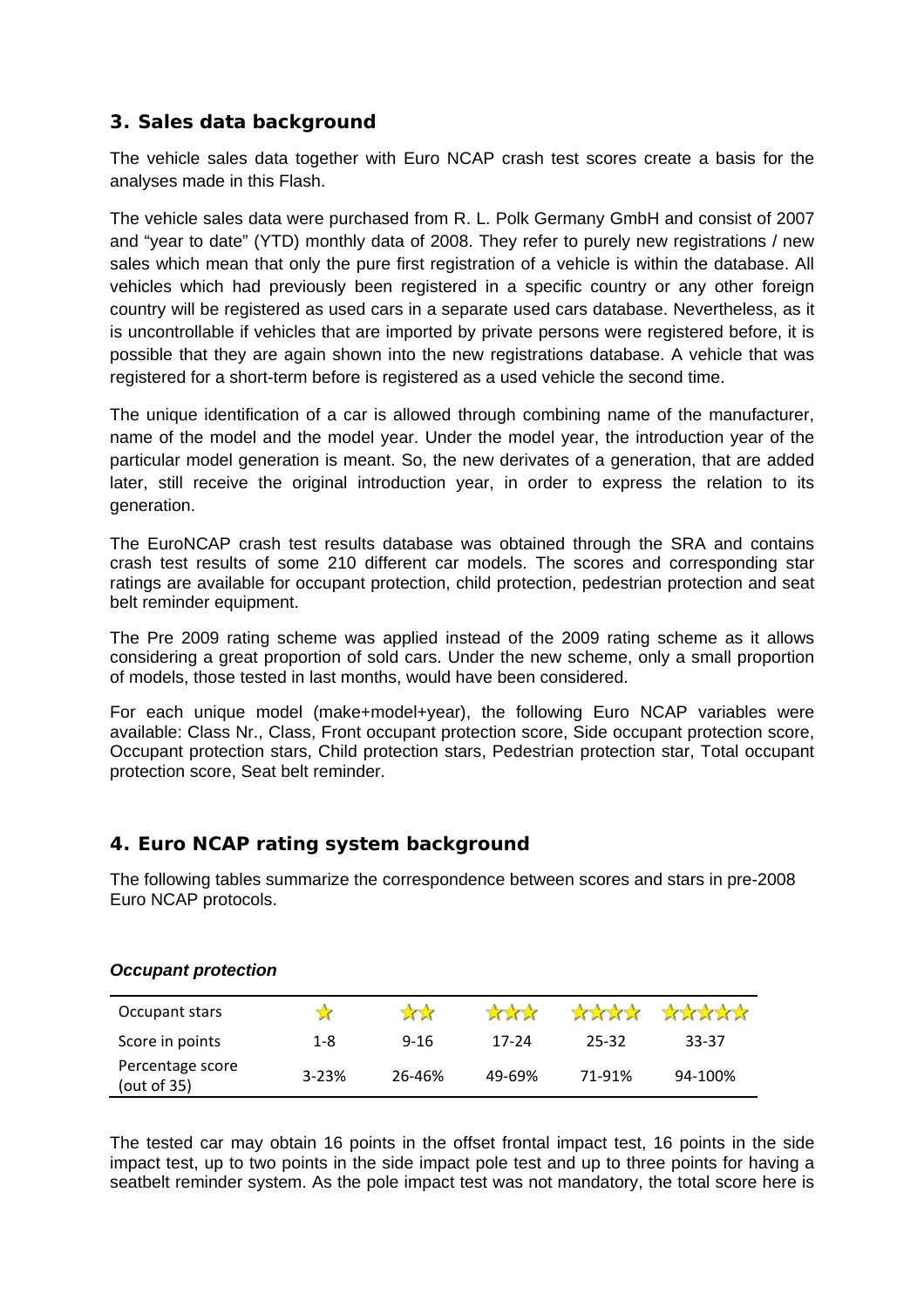the sum of the offset frontal impact test, side impact test and SBR only. Thus the percentage score is arrived at by dividing the scores by the reachable maximum of 35 points.

#### *Child protection*

| Child stars                        |           | $\mathbf{X} \mathbf{X}$ | $\mathbf{X} \times \mathbf{X}$ | ****   | ***** |
|------------------------------------|-----------|-------------------------|--------------------------------|--------|-------|
| Score in points                    | $1 - 12$  | 13-24                   | 25-36                          | 37-48  | 49-60 |
| Percentage score<br>(out of $49$ ) | $2 - 24%$ | 26-49%                  | 51-73%                         | 76-98% |       |

The Euro NCAP separately rewards the availability of SBR on different seats in the vehicle. One point is available for each of the driver, front seat passenger and rear seats for those systems that pass the assessment.

#### *Seat belt reminder (SBR)*

| <b>SBR</b> points |        |             |                      |               |
|-------------------|--------|-------------|----------------------|---------------|
| Score in points   | No SBR | Driver seat | Front seat passenger | All occupants |

The child protection rating is for a combination of a car with specific child seats that have been recommended by the car manufacturer. The score depends on the child seat dynamic performance in front and side impact tests but also on the fitting instructions for the child restraints, airbag warning labels, and the car's ability to accommodate the child restraints safely. Currently, the maximum number of points that can be awarded is 49. Thus, the 49 benchmark is used instead of 60. (However, if there are further developments, the Star Rating system allows for further points to be awarded in the future.)

Only the star rating was available for the analysis, thus no evaluation was done based on scores and percentages score here.

#### *Pedestrian protection*

| Pedestrian stars                                 |           |        |        |        | ** *** **** ***** |
|--------------------------------------------------|-----------|--------|--------|--------|-------------------|
| Score                                            | 1-8       | 9-16   | 17-24  | 25-32  | 33-36             |
| Percentage score<br>(not available for analysis) | $3 - 22%$ | 25-44% | 47-67% | 69-89% | 92-100%           |

The pedestrian protection rating is based on the adult and child head form tests and the two leg form tests. Only the star rating was available for the analysis, thus no evaluation was done based on scores and percentages score.